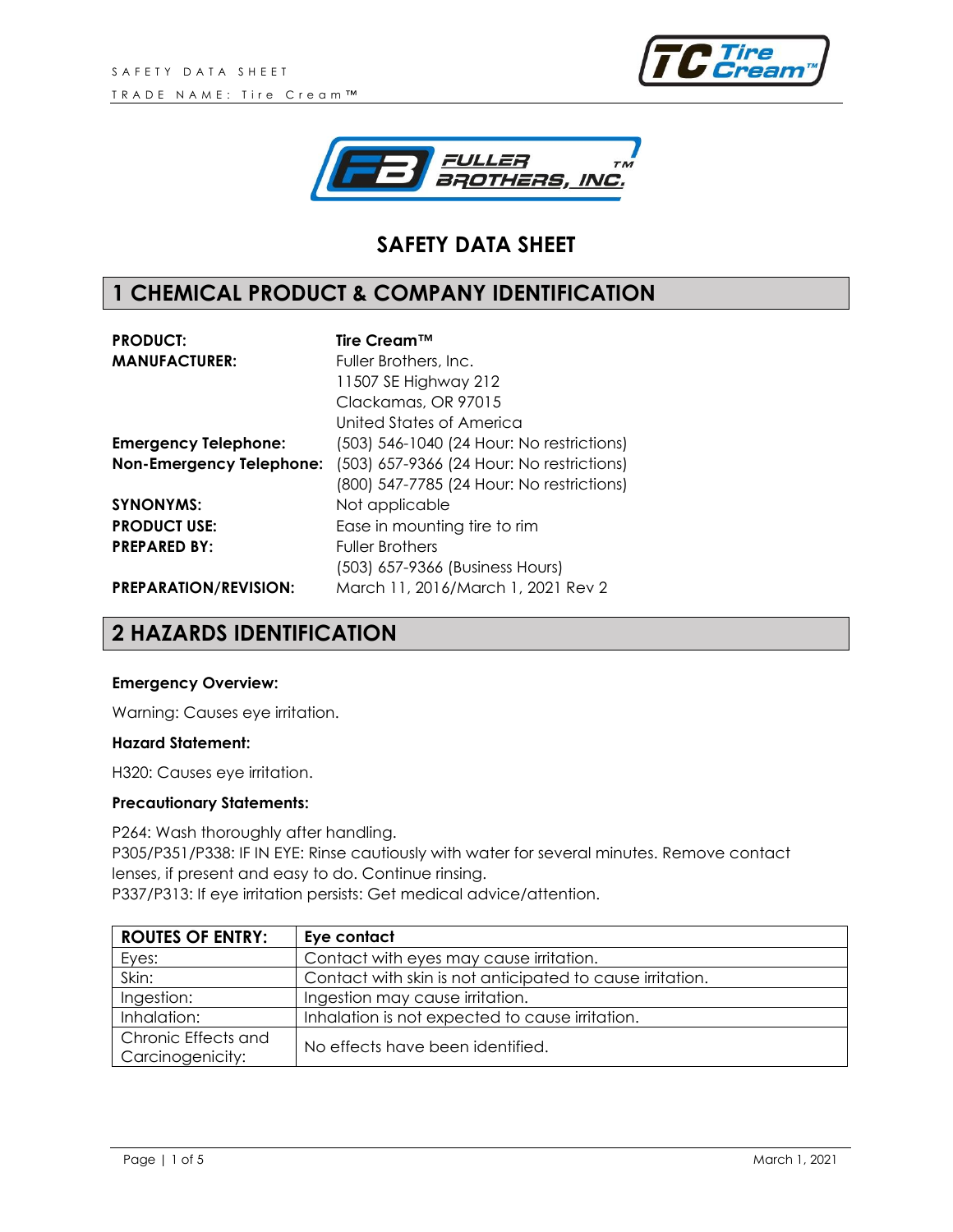TRADE NAME: Tire Cream™



#### **GHS CLASSIFICATION\***

#### **Physical, Health, and Environmental**

#### Eye irritation: Category 2B

\*This list is limited to those categories that can be classified. Other categories are either not classified or classification is not possible.

### **3 COMPOSITION/INFORMATION ON INGREDIENTS**

| Component                               | CAS#          | <b>Percent by Weight</b> | <b>ACGIH TLV-</b><br><b>TWA</b> | Federal<br><b>OSHA PEL-</b><br><b>TWA</b>                                                   | <b>Oregon OSHA</b><br><b>PEL-TWA</b>                                                     |
|-----------------------------------------|---------------|--------------------------|---------------------------------|---------------------------------------------------------------------------------------------|------------------------------------------------------------------------------------------|
| Glycerol                                | $56 - 81 - 5$ | $0-5$                    | $10 \text{ mg/m}^3$<br>as mist  | $15 \,\mathrm{mg/m^3}$<br>(total dust)<br>$5 \,\mathrm{mg/m^3}$<br>(respirable<br>fraction) | $10 \text{ mg/m}^3$<br>(total dust)<br>$5 \,\mathrm{mg/m^3}$<br>(respirable<br>fraction) |
| Proprietary<br>Ingredients <sup>1</sup> | <b>NA</b>     | 95-100                   | NA                              | <b>NA</b>                                                                                   | <b>NA</b>                                                                                |

<sup>1</sup>No ACGIH TLV-TWA or federal OSHA or Oregon OSHA PEL-TWA exists for any proprietary ingredients in the mixture.

# **4 FIRST AID MEASURES**

**Eyes:** In case of contact with eyes, immediately flush with clean, low-pressure water for at least 15 minutes. Remove contact lenses, if present and if it is easy to do so. If eye irritation occurs and persists, seek medical attention.

**Skin:** No first aid expected to be required. Consider removal of affected clothing and washing of affected skin as soon as practicable to minimize possibility of ingestion or eye contact.

**Ingestion:** Do not induce vomiting. Loosen tight clothing such as a collar, tie, belt, or waistband. Seek immediate medical attention.

**Inhalation:** Remove person to fresh air. If breathing is difficult, give oxygen and seek immediate medical attention.

### **5 FIREFIGHTING MEASURES**

**Flammable Properties:** Not available. **Flashpoint:** >211 F. **Autoignition Temperature:** Not available. **Lower Explosive Limit (%):** Not available. **Upper Explosive Limit (%):** Not available.

**Fire and Explosion Hazards:** Container may be flammable. See fire-fighting instructions below.

**Firefighting Instructions:** Firefighting activities that may result in potential exposure to high heat, smoke, or toxic by-products of combustion requires NIOSH/MSHA-approved, pressure-demand, self-contained breathing apparatus with full face-piece and full protective clothing.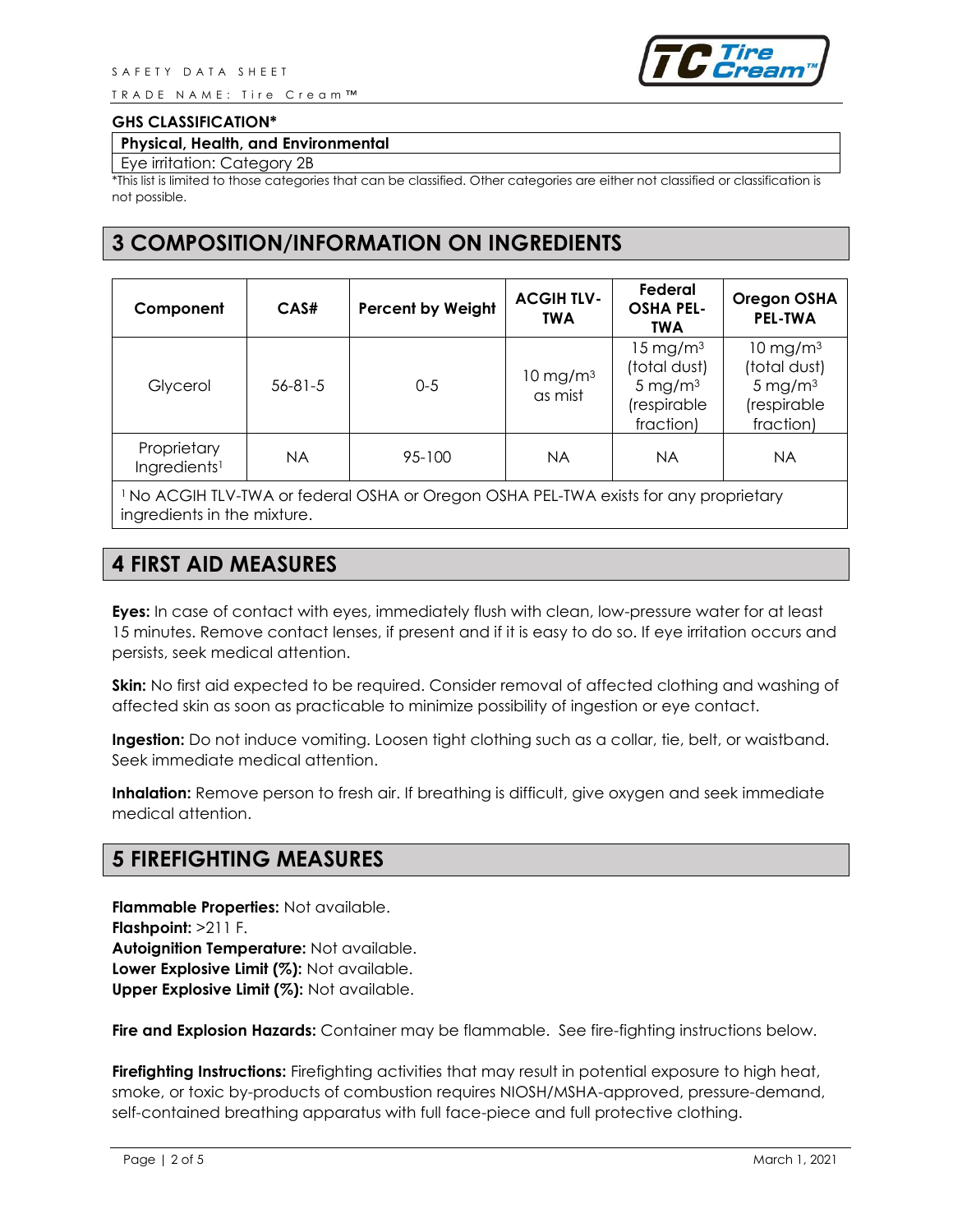

**Extinguishing Media:** Carbon dioxide, dry chemical powder, foam, water spray, or fog.

### **6 ACCIDENTAL RELEASE MEASURES**

Wear appropriate personal protection during cleanup, such as splash goggles. Product contact with skin is not anticipated to result in irritation. Carefully contain and stop the source of the spill, if safe to do so.

Use the appropriate tools to put the spilled product in a convenient waste disposal container. Wash the area after the product has been removed. Do not flush down the sewer or drainage systems, unless the system is designed and permitted to handle such material.

### **7 HANDLING AND STORAGE**

**Handling Precautions:** Do not ingest. Avoid contact with eyes. Wash hands after use to avoid accidental eye contact or ingestion.

**Storage Precautions:** Store away from extreme heat, ignition sources, and incompatible materials such as oxidizers.

### **8 EXPOSURE CONTROLS, PERSONAL PROTECTION**

**Engineering Controls:** Under expected conditions of use, general ventilation may be used.

**General Hygiene Practices:** Wash hands and face with soap and water before eating, drinking, applying cosmetics, or using tobacco products.

#### **Personal Protective Equipment:**

| Eyes:               | Wear chemical splash glasses or goggles for spill cleanup or activities with<br>potential eye contact. |  |
|---------------------|--------------------------------------------------------------------------------------------------------|--|
| Skin:               | None required under expected conditions of use.                                                        |  |
| <b>Respiratory:</b> | None required under expected conditions of use.                                                        |  |

### **9 PHYSICAL & CHEMICAL PROPERTIES**

**Physical State:** Solid (paste). **Color:** White. **Odor:** Floral. **Odor Threshold: Not available. pH:** 8.2. **Melting Point:** Not available. **Freezing Point:** -22 degrees F. **Initial Boiling Point:** Not available. **Boiling Range:** Not applicable. **Flashpoint:** > 211 F. **Evaporation Rate:** Not available. **Flammability:** Not available.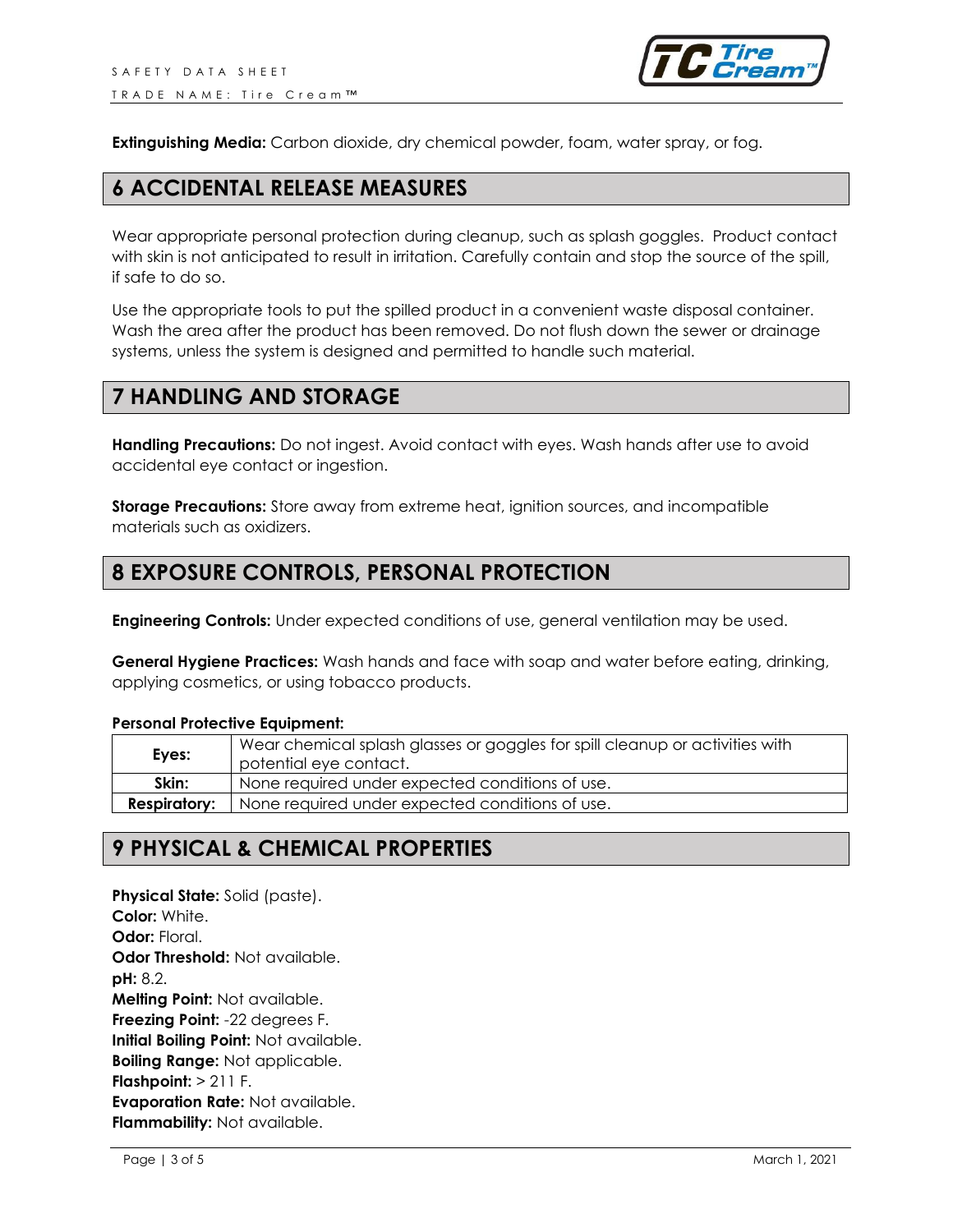

**Upper Explosive Limit:** Not available. **Lower Explosive Limit:** Not available. **Vapor Pressure:** Not available. **Vapor Density:** Not available. **Relative Density:** Not available. **Solubility:** Readily soluble in water. **Partition Coefficient (n-octanol/water):** Not available. **Autoignition Temperature:** Not available. **Decomposition Temperature:** Not available. **Viscosity:** Not available.

# **10 STABILITY & REACTIVITY**

**Reactivity:** Not reactive.

**Stability:** Stable under normal conditions of use and storage. **Hazardous Polymerization:** Will not occur under normal conditions of use and storage. **Conditions and Materials to Avoid:** May react with oxidizers. **Hazardous Decomposition Products:** None known to occur.

# **11 TOXICOLOGICAL INFORMATION**

**LD50:** Not available.

**LC50:** Not available.

**Teratogenicity:** No data indicating teratogenic effects. **Mutagenicity:** No data indicating mutagenic effects. **STOT-single exposure:** No data indicating STOT-single exposure. **STOT-repeat exposure:** No data indicating STOT-repeat exposure. **Aspiration Hazard:** No data indicating aspiration hazard. **Carcinogenicity:** No data on mixture indicating carcinogenic effects. **Sensitization to Product:** Not data indicating sensitization.

# **12 ECOLOGICAL INFORMATION**

**Persistence and Degradability:** Not available. **Environmental Toxicity (LC50):** Not available. **Bioaccumulation Potential:** Not available. **Mobility in Soil:** Not available. **Additional Advice:** Consult local regulations before discharging to sewers, drainages, or water bodies.

# **13 DISPOSAL CONSIDERATIONS**

**Disposal:** Consult federal, state, and local waste regulations to determine appropriate disposal options.

**Used Packaging:** Cleaning and reuse, whenever possible, are preferable to disposal.